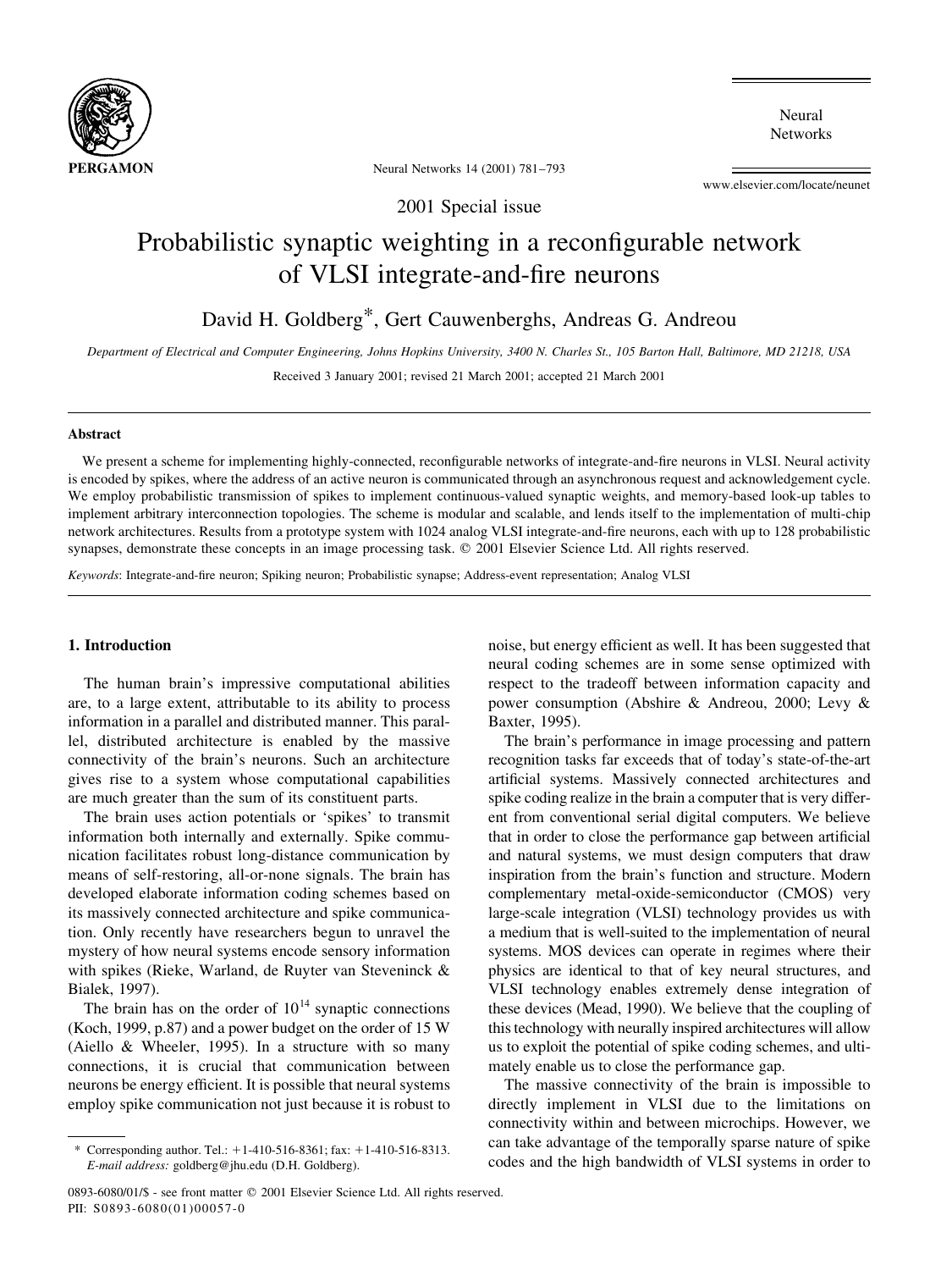

Fig. 1. Address-event representation. Sender events are encoded as addresses. sent over the bus, and decoded at the receiver. Handshaking signals REQ and ACK are required to ensure that only one cell is communicating at a time. Note that the time axis goes from right to left in this figure.

overcome this connectivity problem by time-multiplexing signals from many connections on the same data bus. Address-event representation (AER) is a communication protocol that was developed for this purpose (Mahowald, 1994) (Fig. 1). Suppose we have an array of cells that encode their activity in the form of spikes, and we want to transmit these activities to another array of cells. The 'brute force' approach to transmitting the activities would be to use one wire for each pair of cells, requiring  $N$  wires for each of  $N$  cell pairs. In an AER system, however, the location of a spike on the sender is encoded as an address, which is sent across the data bus. The receiver decodes the address and reconstructs the sender's activity. Handshaking signals REO and ACK are required to ensure that only one cell pair is using the data bus at a time. This scheme reduces the number of wires required from N to  $\log_2 N$ . Two pieces of information uniquely identify a spike: its location, which is explicitly encoded as an address, and the time that it occurs, which need not be explicitly encoded because time represents itself. The encoded spike is called an *address-event*  $(AE)$ .

Because AER was originally formulated to emulate the optic nerve (Mahowald, 1994) and the auditory nerve (Lazzaro, Wawrzynek, Mahowald, Sivilotti & Gillespie, 1993), it implements a one-to-one connection topology. To implement more complex neural circuits, convergent and divergent connections are required. Several authors have discussed and implemented methods of extending the connectivity of AER systems to this end (Boahen, 2000; Deiss, Douglas & Whatley, 1999; Grossberg, Carpenter, Schwartz, Mingolla, Bullock, Gaudiano et al., 1997; Higgins & Koch, 1999). These methods call for a memory-based projective field mapping which enables the projection of an address-event to multiple receiver locations.

In this paper, we propose a scheme that employs probabilistic synaptic weighting in conjunction with AER and an integrate-and-fire transceiver to implement reconfigurable neural architectures in VLSI. We demonstrate that AER can facilitate *computation* in addition to communication. In Section 2, we describe this scheme. In Section 3, we discuss some theoretical issues that arise in networks of integrate-and-fire neurons with probabilistic synapses. In Section 4, we describe how our framework can be applied to implement the early stages of the boundary contour system (Grossberg & Mingolla, 1985), a biological theory of vision processing. In Section 5, we describe a hardware prototype system that demonstrates these ideas. In Section 6, we report experimental results from the prototype system in an image processing task. Finally, in Section 7, we conclude the paper and discuss some future goals.

# 2. Address domain computation

We augment the traditional AER system to create a scalable, reconfigurable architecture that is capable of implementing a wide range of network topologies. A routing circuit between the sender and receiver probabilistically routes AEs to multiple destinations in a receiving array of integrate-and-fire (IF) cells. The IF cells enable the temporal and spatial integration of excitatory and inhibitory AEs, and send AEs as output (Fig. 2).



Fig. 2. Mapping of a two-layer network into an AE look-up table with transmission probabilities. In this example, sender 1 sends an AE. An inhibitory AE is transmitted to receiver 0 with 100% probability, and then an excitatory AE is transmitted to receiver 2 with 50% probability. In the implementation, the synaptic connection table is stored in a random-access memory (RAM). The first two columns comprise the memory address, and the remaining columns comprise the memory data.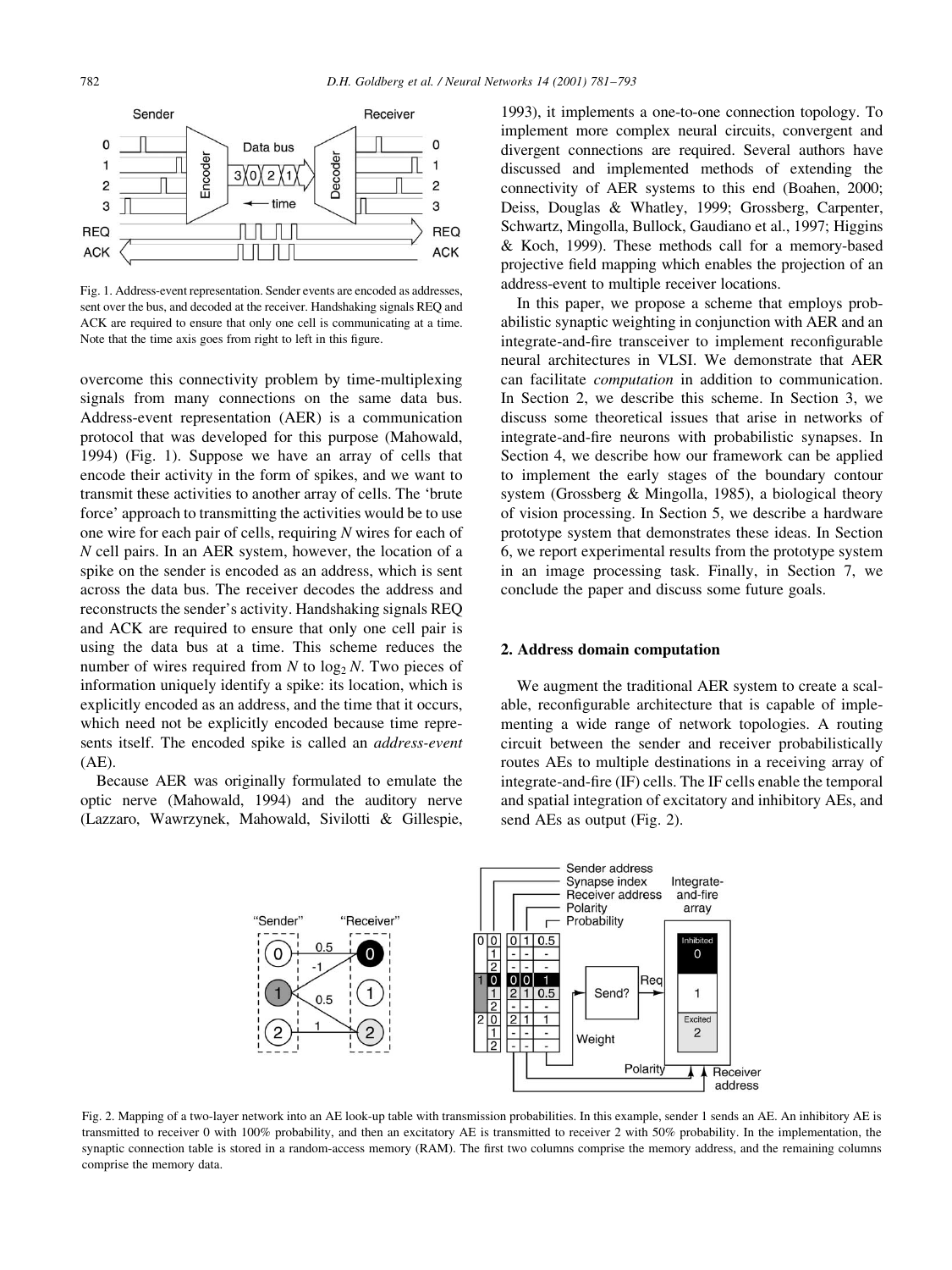A two-layer network of arbitrary interconnection topology can be mapped to the AER framework by means of a memory-based look-up table. The first layer of the network can be thought of as the 'sender' and the second layer can be thought of as the 'receiver'. AEs from the sender go to the look-up table, which contains information about the destinations of the AE, the polarity of the received AE, and the weight of the connection. The possibility of multiple AE destinations enables convergent and divergent connections.

The weight of a connection can be interpreted as the probability of transmitting an AE from a sender location to a receiver location. The system probabilistically gates the transmission of AEs to implement synaptic weighting. This scheme can only implement synaptic weights between  $-1$  and  $+1$ . To obtain weights with strength greater than unity, we can simply iterate the process  $M$  times, effectively scaling the weight by a factor  $M$ .

Each IF cell in the receiver integrates excitatory and inhibitory AEs from several locations and sends AEs as output. Because the IF array both transmits and receives AEs, we call it a transceiver. Each cell has an associated potential which is incremented (decremented) by excitatory (inhibitory) AEs. The potential is initialized to zero and cannot go below zero; when the potential exceeds a threshold, the cell sends an output AE and the potential is reset to zero.

The integrate-and-fire model is analogous to cells in the nervous system that receive EPSPs and IPSPs at the dendrite and sum them to give a membrane potential. When the membrane potential exceeds a threshold, a spike is initiated and propagates down the axon and the membrane potential is reset. An important characteristic of the IF cell is that it is a rectifying element—when its activity is encoded as a rate, it is not capable of expressing negative quantities.

The combination of the routing circuit and the IF transceiver comprises a module that can be connected both in parallel and in series to create large-scale, multi-layer neural systems. The connectivity of the modules can easily be reconfigured by altering the contents of the look-up table. Synaptic plasticity can be implemented on the fly by altering not only the transmission probabilities, but also the connection topology. This provides a reconfigurable extension to on-chip learning (Cauwenberghs  $\&$ Bayoumi, 1999).

#### 3. Modeling issues

Networks of integrate-and-fire neurons exhibit drastically different dynamical properties than networks of McCulloch-Pitts neurons or other mean-rate abstractions of information processing in neural systems (Maass & Bishop, 1999). In addition, the probabilistic nature of the synaptic weighting is a source of stochasticity in neural systems, which are known to be highly stochastic (Koch, 1999). Before describing our hardware implementation of networks of integrate-and-fire neurons with probabilistic synapses, we address issues that arise in their modeling and affect the computation that they perform.

# 3.1. Probabilistic synaptic weighting

The stochastic nature of the synapse is seldom used in models of neural systems. One reason for introducing probabilistic synaptic weighting in our address-event based system is one of convenience of implementation, since transmitted events carry no weight by themselves and sending multiple events to implement synaptic weighting is inefficient. We justify this choice by considering that the stochastic encoding has little impact on the dynamics of spiking neurons. Furthermore, we argue that a probabilistic, fixed-amplitude model for the synapse is no less physiologically justified than a deterministic model with variable amplitude.

#### 3.1.1. Neurological basis

Physiological studies show that a synaptic efficacy  $w$  can be expressed as the combined effect of three physical mechanisms:

$$
v = abc \tag{1}
$$

where *a* represents the number of quantal neurotransmitter release sites,  $b$  is the probability of synaptic release per site, and  $c$  is a measure of postsynaptic effect of the synapse (Koch, 1999). Many neural network models neglect the quantal nature of synaptic transmission ( $a =$ constant) and assume a presynaptic event is always transmitted ( $b = 1$ ), thus absorbing all of the weight variations in the  $c$  variable. Our implementation instead holds  $c$ constant  $(c = 1)$  and varies b (the transmission probability) and possibly  $a$  (the number of synaptic iterations,  $M$ in Section 2). While the two approaches differ, it is clear that the resulting synaptic weighting quantitatively gives the same results. The equivalence is analyzed in further detail in Section 3.1.3.

#### 3.1.2. Poisson statistics

An important consideration of the probabilistic synapse weighting is the effect is has on the statistics of the postsynaptic potential, thereby affecting the dynamics of the integrate-and-fire neuron to which it connects. We will investigate the limiting case where presynaptic spiking activity of a given mean rate is either Poisson distributed or deterministic with regular inter-spike interval (ISI).

When the input activity is encoded by spike rate and the intervals of the events are approximately Poisson distributed, probabilistic transmission does not significantly alter the statistics of the input. This can be demonstrated if we model the probabilistic transmission as a Bernoulli process, as modulating a Poisson process with rate  $\lambda$  by a Bernoulli process with parameter  $p$  gives a Poisson process with rate  $p\lambda$  (Parzen, 1962).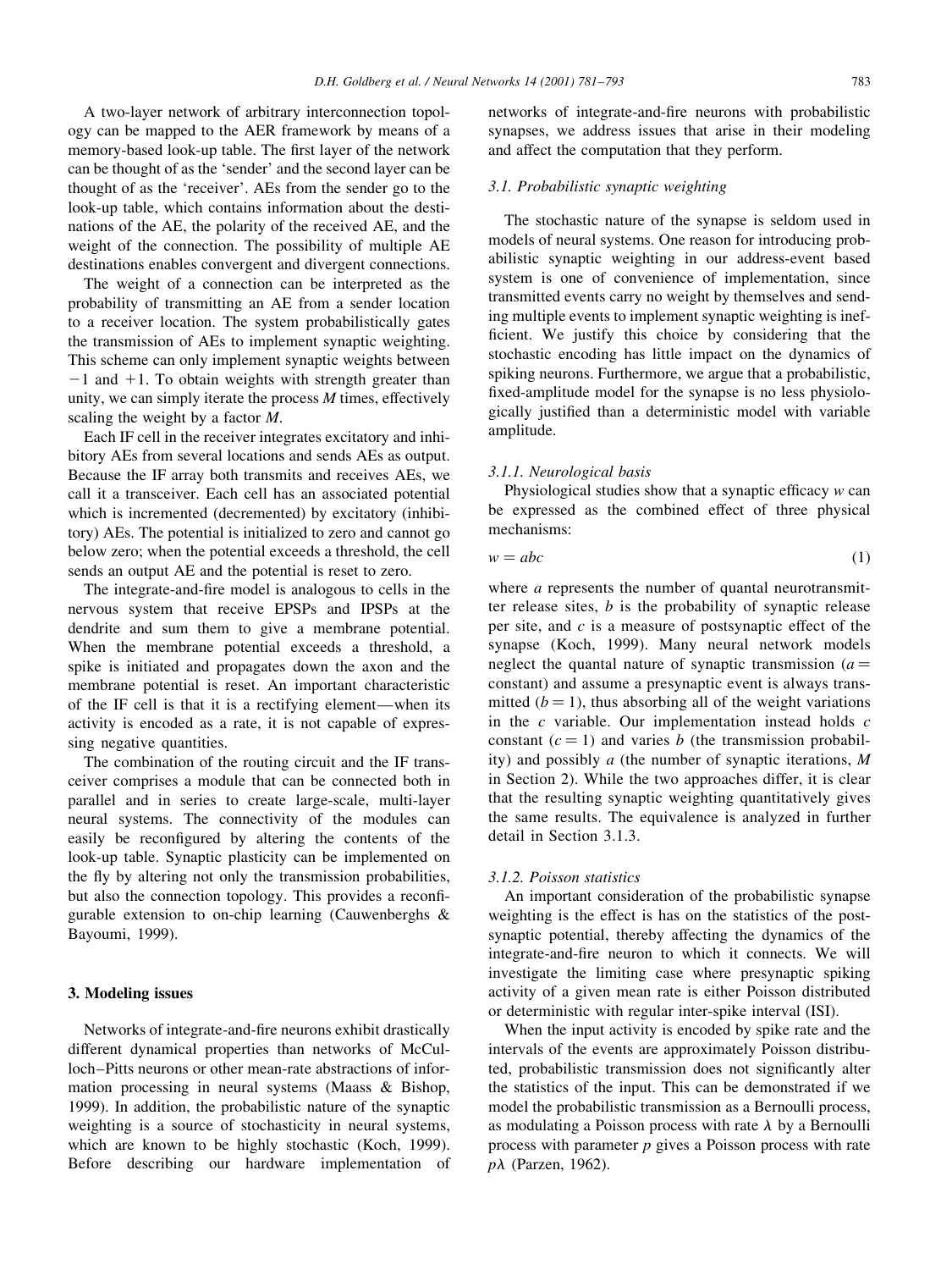If the events have a regular interval, however, the probabilistic nature of the synapses will add stochasticity to the system. To quantify this, we must first introduce a measure of a spike train's regularity. The coefficient of variation of the ISI distribution is a useful measure of the variability of a spike train (Koch, 1999). If  $T$  is a random variable that represents the ISI, the coefficient of variation is given by

$$
C_V = \frac{\sqrt{\text{Var}[T]}}{E[T]}.\tag{2}
$$

For a periodic spike train,  $C_V = 0$ , and for a Poisson spike train,  $C_V = 1$ . If we have a periodic spike train with an ISI of  $\tau$  and we use a Bernoulli process with parameter p to gate the spikes, the ISI of the resulting process is given by the geometric distribution

$$
P_T(t = k\tau) = q^{k-1}p, \qquad k \ge 1,\tag{3}
$$

where  $q = 1 - p$  and k is an integer. This distribution has a mean of  $\tau/p$  and a variance of  $(\tau/p)^2 q$ . For this ISI distribution,

$$
C_V = \frac{\sqrt{(\pi/p)^2 q}}{\pi/p} = \sqrt{q}.\tag{4}
$$

As q approaches unity, we obtain a Poisson distribution for the transmitted spike train. Notice however, that events only occur at integer multiples of the ISI  $\tau$ , and so the distribution of the Bernoulli modulated spike train is never truly Poisson.

Of course there is more to a spike train than the firing rate and variance, and we must also consider the effect that the probabilistic synaptic weighting has on time-domain correlation between pairs of spike trains. For instance, phase information (Lyon & Shamma, 1996), coincidence detection (Simmons, Saillant, Ferragamo, Haresign, Dear, Fritz et al., 1996) and inter-spike interval statistics (Ghitza, 1986) are central to models of the auditory system. More generally, temporal correlations also govern mechanisms of learning and memory (Gerstner, Kempter, van Hemmen & Wagner, 1996).

### 3.1.3. Correlations and synaptic plasticity

Models of synaptic plasticity frequently involve, in one fashion or another, a correlation between presynaptic and postsynaptic activity. To validate the functional equivalence between probabilistic and deterministic synaptic weighting, we briefly consider the effect of probabilistic weighting on the correlation between events. The precise effect on neural dynamics is intractable because of the nonlinearity of the integrate-and-fire neural activity, but one can make simple observations by considering correlations between postsynaptic events *preceding* the neural transfer function.

Probabilistic synaptic weighting can be represented as a transmission probability on a graph. Let  $Pr(x)$  be the probability that a presynaptic spiking event  $(x = 1)$  occurs in a given time window, and  $Pr(y)$  be the corresponding probability of a postsynaptic event  $(y = 1)$  in the same window. Then

$$
Pr(y) = Pr(y|x)Pr(x) = wPr(x)
$$
\n(5)

where  $w$  represents the conditional probability of the synapse transmitting an event received. Clearly, the mean rate (or expected value) of  $y$  equals that of  $x$  scaled by the synaptic probability w. An identical mean rate would have been obtained for a deterministic synapse with amplitude weighting of same strength,  $y = wx$ . This equivalence is consistent with the product form of the terms  $b$  and  $c$  in the expression of  $w$  in Eq. (1).

The equivalence extends directly to correlations between events. Let  $Pr(x_1, x_2)$  be the joint probability that presynaptic events at synapses 1 and 2 occur within a given time window, and  $Pr(y_1, y_2)$  the probability of postsynaptic events at synapses 1 and 2 in the same window. Then

$$
Pr(y_1, y_2) = Pr(y_1, y_2 | x_1, x_2) Pr(x_1, x_2).
$$
 (6)

Since each synapse can be modeled as an independent stochastic process,

$$
Pr(y_1, y_2 | x_1, x_2) = Pr(y_1 | x_1) Pr(y_2 | x_2) = w_1 w_2
$$
\n(7)

where  $w_i = Pr(y_i|x_i)$  represents the transmission probability of the synapse from  $x_i$  to  $y_i$ . Substituting Eq.  $(7)$  into Eq.  $(6)$  gives

$$
Pr(y_1, y_2) = w_1 w_2 Pr(x_i, x_2).
$$
 (8)

As a consequence, the cross-correlation (or mean-rate coincident activity) of coincident postsynaptic events is that of the presynaptic events scaled by the product of the synaptic weights:

$$
E(y_1 \cdot y_2) = w_1 w_2 E(x_1 \cdot x_2). \tag{9}
$$

An identical expression for the cross-correlation would have been obtained using deterministic synaptic weighting with amplitudes  $w_1$  and  $w_2$ , i.e.  $y_1 = w_1x_1$  and  $y_2 = w_1x_1$  $w_2x_2$ . This simple and intuitive result extends directly to correlations of higher order between multiple postsynaptic events. It does not, however, account for the effect of dynamics and saturation in the IF neuron.

# 3.2. Integrate-and-fire neuronal transfer function

In the ubiquitous McCulloch-Pitts model of neural computation, the neuron activation function implements rectification and saturation of an otherwise linear response to synaptic units. The rectifying and saturating dynamics of IF neurons performs a similar nonlinear activation function, but only to a first-order approximation. This is an important consideration in interpreting the results we obtain from the prototype system, as will be evident in Section 6.

 $1$  Identical arguments apply to the case where event 1 occurs in a given window preceding event 2.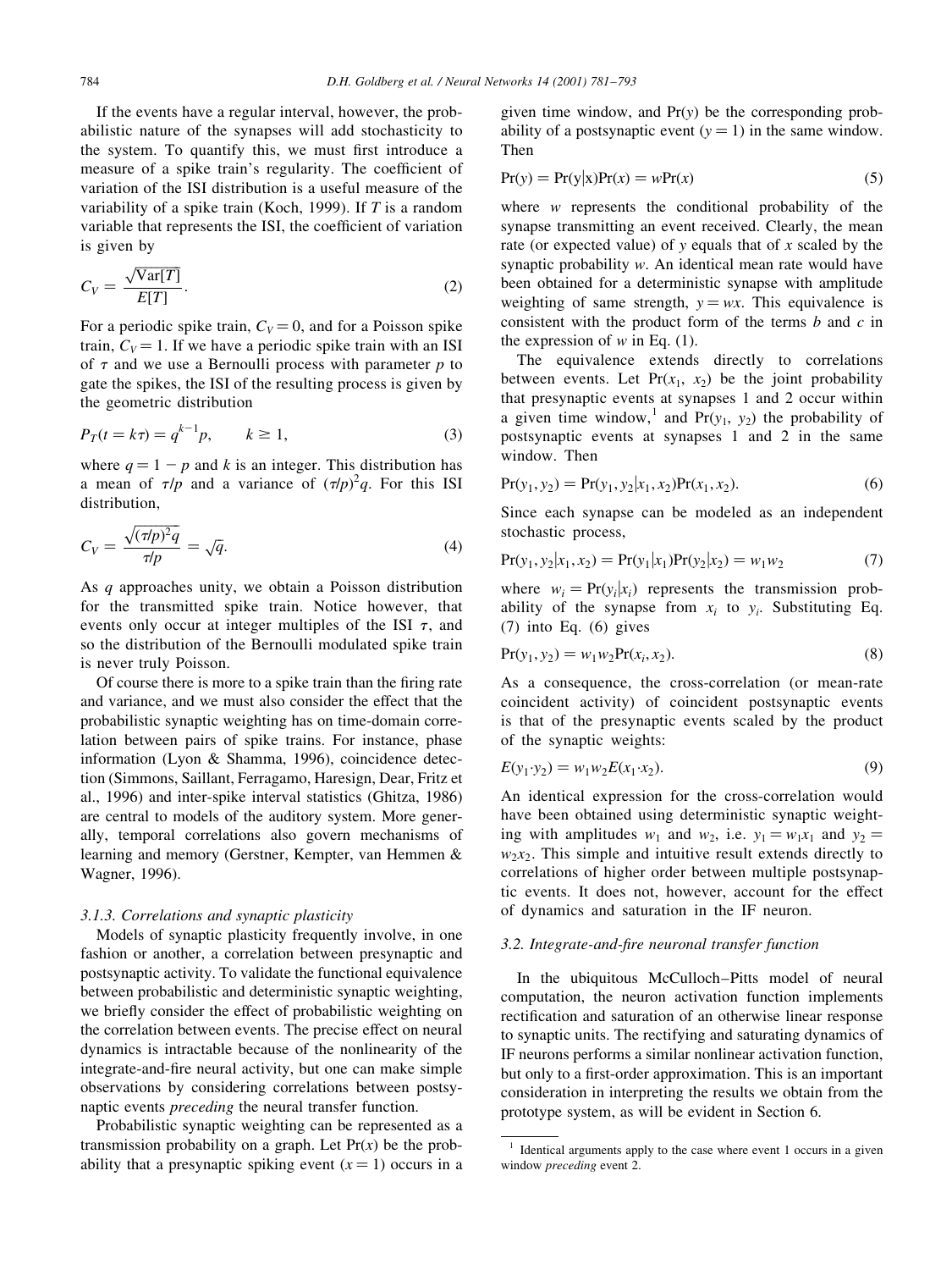

Fig. 3. (a) State-transition diagram for a Markov chain model of the potential of an IF cell. This model was used to determine the time of threshold crossing. p is the probability that an event is excitatory. (b) Comparison of the McCulloch–Pitts and Markov models for an IF cell for two values of p. The y-axis shows the difference between threshold crossing times in the McCulloch-Pitts model and the Markov model, normalized to the McCulloch-Pitts model.

## 3.2.1. Rectification dynamics

In a McCulloch–Pitts abstraction, a rectifying activation function could model the response of the IF cell to the integrated synaptic contributions. In this simplifying model, the output spike count is approximately proportional to the rectified difference between the excitatory spike count,  $K_{\rm E}$ , and the inhibitory spike count,  $K_{\rm I}$ , as given by

$$
K_{\text{out}} = \begin{cases} \left\lfloor \frac{s(K_{\text{E}} - K_{\text{I}})}{\theta} \right\rfloor & \text{if } K_{\text{E}} > K_{\text{I}};\\ 0 & \text{if } K_{\text{E}} < K_{\text{I}}, \end{cases}
$$
(10)

where s is the potential step size,  $\theta$  is the threshold, and |. represents the flooring operation. On average, the threshold crossing occurs after  $\theta/(2p-1)$  events, where p is the probability that an incoming event is excitatory, and  $1 - p$  is the probability that the event is inhibitory.

In reality, the effect of the IF dynamics on the rectifying response is not as simple as Eq.  $(10)$  suggests. Because the potential is clamped to zero whenever the net input is negative, the order in which inhibitory and excitatory events arrive matters. By constructing a probabilistic model of the IF cell, we can estimate the effect of dynamics in the rectification to first order. The state of the potential of the IF cell can be modeled as a Markov chain, as depicted in Fig. 3(a). By iterating the state-transition matrix of the Markov model, we can empirically determine the probability distribution of the potential state. In the Markov model, the positive bias induced by the rectification will cause the threshold crossing on average to occur earlier than in the McCulloch–Pitts model.<sup>2</sup>

Fig.  $3(b)$  shows a plot of the difference between the threshold crossing times in the McCulloch–Pitts model and the Markov model, normalized to the McCulloch-Pitts model threshold crossing time. The difference between the two decreases as the threshold increases, as the most likely state of the probability distribution has more time to move away from the zero state  $(V=0)$ where inhibitory spikes can be lost. The difference is less pronounced when the ratio of excitatory to inhibitory events increases, as this too shifts the probability mass away from the zero state.

#### 3.2.2. Saturation dynamics

Real neurons have a maximum firing frequency which is set by their refractory period. The refractory period is due to the slow hyperpolarization of the membrane following an action potential. Saturation is also inherent in the hardware implementation discussed in Section 5, but mainly with a different physical origin. Although there is a refractory period associated with resetting the potential after a spike, the maximum firing frequency is determined for the most post by the global activity of the IF transceiver. It is characteristic of AER systems that the bandwidth of the channel is dynamically allocated to the active cells, and the speed of operation is a function of the number of cells that are simultaneously active (Apsel & Andreou, 2001).

## 4. Application: boundary contour system

We can use the address domain computation scheme to implement large multi-chip VLSI neural networks. One example of a network architecture that lends itself to

 $3\degree$  We take the threshold crossing time as the earliest time in which the threshold state  $(V = \theta)$  is the most likely state.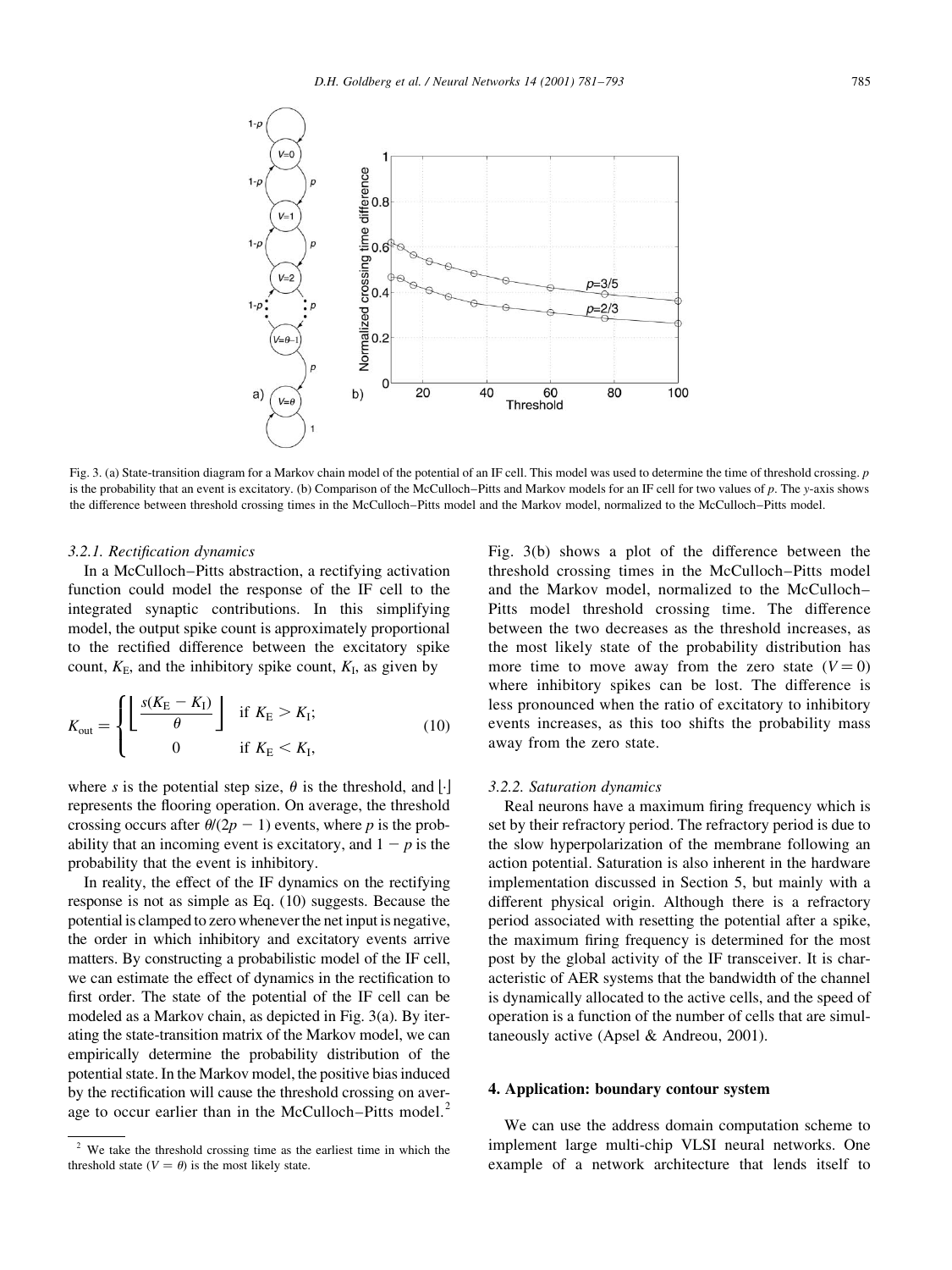

Fig. 4. Example mapping of early stages in the BCS architecture onto a table-based transceiver architecture. The patterns represent 8 × 8 look-up table filter kernels and the transfer function symbol represents an integrate-and-fire transceiver. Stage 1 performs normalization and contrast enhancement. Stage 2 extracts boundaries of different orientations in parallel, and then combines them.

efficient implementation by our scheme is the boundary contour system (BCS) for image segmentation and boundary completion in the presence of clutter and occlusion (Grossberg & Mingolla, 1985; Grossberg, Mingolla & Williamson, 1995; Mingolla, Ross & Grossberg, 1999).

There are several different approaches to implementing this system in VLSI. Our approach is one in which the connectivity is fully programmable, and long-range connections can be implemented as efficiently as short-range connections. This has certain advantages over a scheme in which all connectivity is hardwired, which provides higher computational bandwidth and focal-plane operation but at the expense of significant overhead in wiring resources implementing nearest-neighbor and diffusive spatial kernels (Cauwenberghs & Waskiewicz, 1999). It is also possible to combine hardwired short-range cellular interconnects onchip with reconfigurable long-range interconnects using AER transduction (Serrano-Gotarredona, Andreou & Linares-Barranco, 1999).

Fig. 4 illustrates one possible scheme of mapping the early stages of the BCS onto a system of look-up tables and IF transceivers. The patterns are  $8 \times 8$  look-up table filter kernels, which are followed by a symbol that represents the transfer function of transceiver array. The symbol is intended to evoke the rectifying and saturating characteristics of the IF cell. In the first stage, the image is normalized and contrast is enhanced by the summing of the output of ON-center OFF-surround cells and OFF-center ONsurround cells. In the second stage, multiple orientations are extracted in parallel and these parallel outputs are combined to extract the boundaries of the input image.

To illustrate how the BCS architecture can be realized with neural filters, Fig. 5 shows the simulated output of the system in Fig. 4, using rectified convolutions to model the look-up tables and transceivers.

Next, we describe the system we developed in VLSI hardware to validate the general architecture and experimental results from a fabricated prototype.

# 5. Implementation

To demonstrate these ideas, we implemented and tested a prototype system. The system consists of a printed circuit board with a full custom integrated circuit  $32 \times 32$ -cell address-event integrate-and-fire transceiver,  $\mathbf{a}$  $128 k \times 16$  RAM for storage of the routing table and synaptic weights, and a microcontroller which probabilistically gates the transmission of AEs and handles the handshaking between the transceiver and the outside world.

#### 5.1. Address-event integrate-and-fire transceiver

The address-event IF transceiver was designed on a  $1.5 \times 1.5$  mm<sup>2</sup> die in a 0.5 um process ( $\lambda = 0.3$  um). A photograph of the chip die is shown in Fig. 6. The IF transceiver is so named because it receives AEs as input. integrates them, and transmits AEs as output. Incoming AEs are decoded and directed to one of the 1024 randomly accessible cells. An output address encoding system independently services spiking event requests in the array and sends outgoing AEs.

Each transceiver cell is a VLSI IF neuron with all of the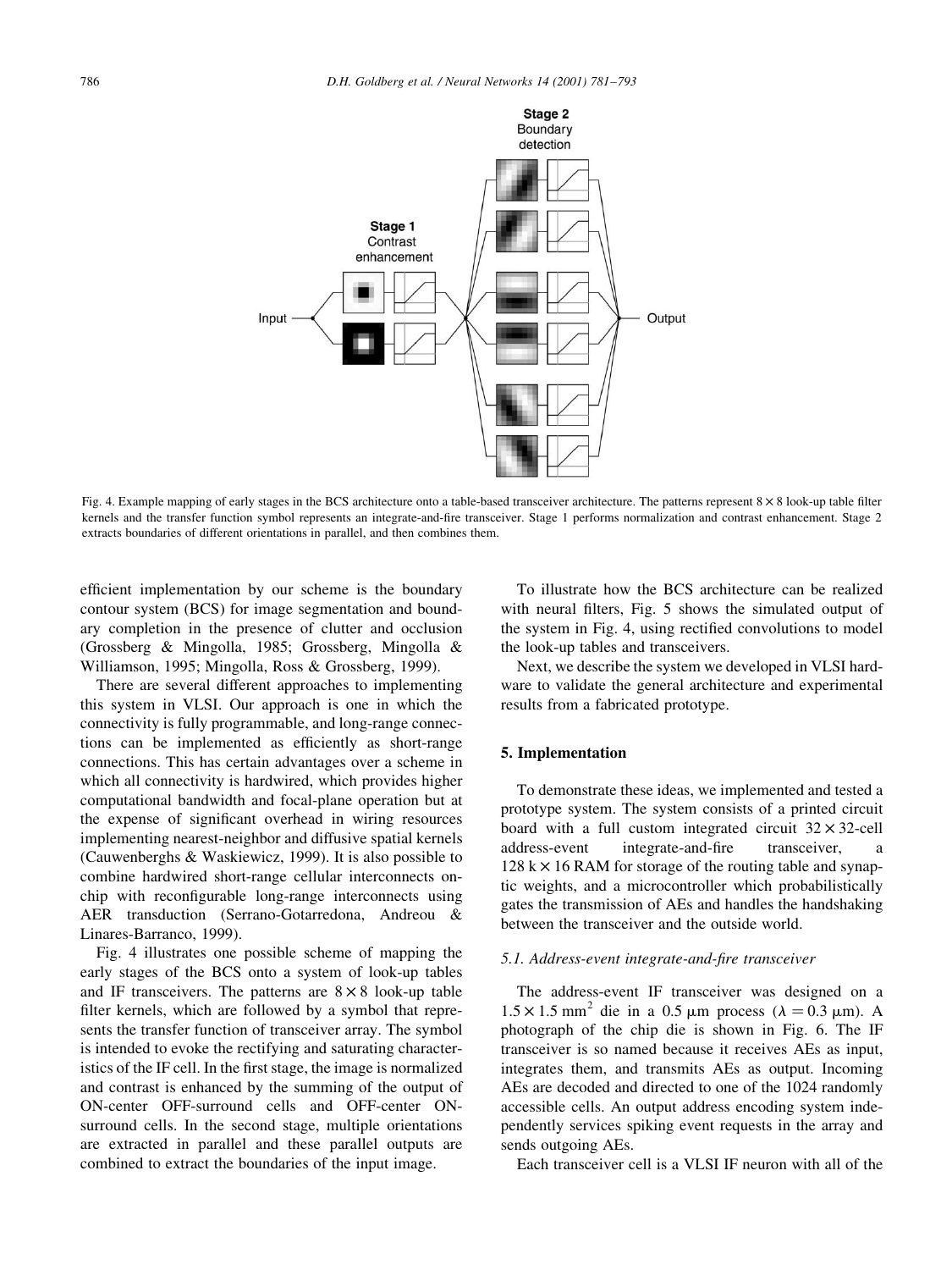(c) Output of 60° stream



(d) Output of 0° stream



(e) Output of 120° stream



(f) Output of stage 2



Fig. 5. Results of a simulation where the early stages of the BCS are mapped to neural filter kernels, implemented as convolutions followed by rectifications. (a) Input. (b) Output of Stage 1. (c)–(e) Output of parallel orientation streams. (f) Output of Stage 2.

properties of IF neurons that we have addressed in Section 3. Fig. 7 shows a circuit simulation of an IF cell that receives a repeating sequence of each three excitatory AEs followed by one inhibitory AE. A charge pump circuit (Cauwenberghs & Yariv, 1994) removes charge from or deposits charge on a capacitor which stores the potential, as shown in the  $-I_{\text{STORE}}$  trace of Fig. 7. The potential is represented as the active low voltage  $V_{\text{STORE}}$  on the storage capacitor: zero potential is  $V_{\text{DD}} = 5 \text{ V}$ ; excitatory events bring  $V_{\text{STORE}}$ towards GND (zero) and inhibitory events bring  $V_{\text{STORE}}$ towards  $V_{DD}$ . The polarity of the  $V_{STORE}$  trace in Fig. 7 is inverted so as to evoke a more conventional snapshot of the potential in an IF neuron.  $V_{\text{STORE}}$  is gradually 'incremented' towards the threshold, which is 1.24 V. When  $V_{STORE}$ reaches the threshold, positive feedback drives it to GND, which activates a request REQ. The output encoding system on the periphery of the IF array transmits the event off the chip and activates the acknowledgement ACK, which resets  $V_{\text{STORE}}$  to  $V_{\text{DD}}$  and REQ to GND.

#### 5.1.1. Transceiver operation

A schematic of a  $4 \times 4$  version of the transceiver is shown in Fig. 8. Each IF cell is randomly accessible. A monostable circuit controls the timing of the input request/acknowledge cycle (INACK/INREO). The lower half of the incoming address is decoded into column selection information, which is combined with POL and the monostable pulse to generate the  $\overline{CPOL}$  signals which go to all of the columns in the array. The upper half of the address is decoded into row selection information to generate the RSEL signals. For the encoding of the output, a ring of flip-flops scans the row for a request (RREQ). When a row request is found, a similar ring scans the columns for a column request  $(\overline{\text{CREQ}})$ . The halted row scanning pulse (RSCAN) is fed back into the array so that the column scanner only scans cells in the active row. When both row and column requests are found, the transceiver sends an output request.



(b) Output of stage 1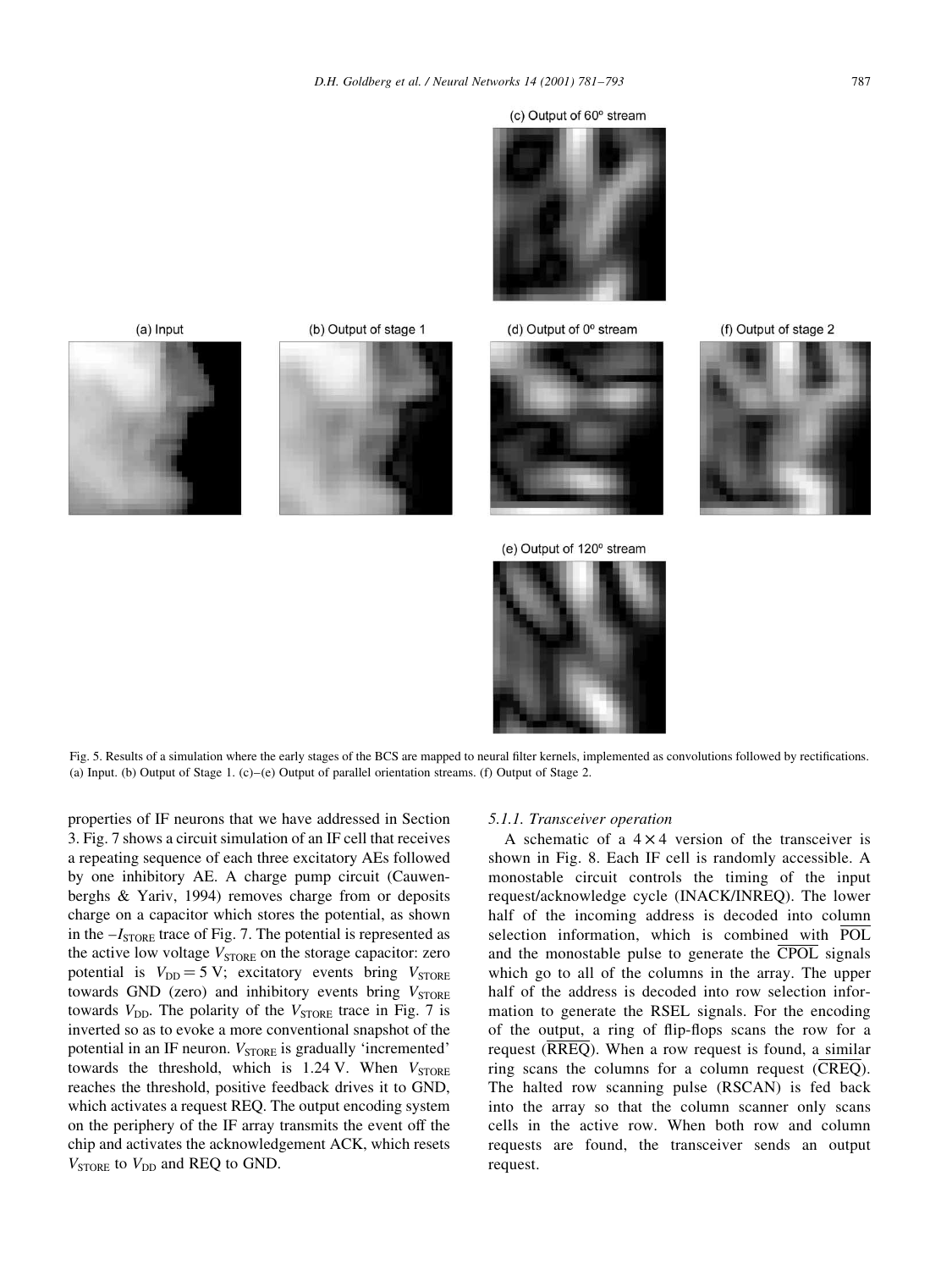

Fig. 6. Photograph of the address-event integrate-and-fire transceiver chip die.

### 5.1.2. Integrate-and-fire circuit

A schematic of the VLSI implementation of the IF cell is shown in Fig. 9. It contains 14 transistors and takes up an area of  $68 \times 68 \lambda^2$ . The cell has an ~88 fF storage capacitor which holds the potential  $V_{\text{STORE}}$ .

Transistors M1-M4 serve to select the cell and increment or decrement the potential accordingly. When RSEL and RSEL are activated (row selection), the value of  $\overline{CPOL}$  (column selection) is passed to  $V_{CP}$ . M3 and M4 comprise a charge pump that injects charge on or removes charge from  $V_{\text{STORE}}$ .  $V_{\text{BP}}$  and  $V_{\text{BN}}$  bias M3 and M4 in the subthreshold regime. If  $\overline{CPOL} = \overline{GND}$ , M4 is on, charge is removed from the capacitor, incrementing the potential. If  $CPOL = V_{DD}$ , M3 is on, charge is injected on the capacitor, decrementing the potential. If  $CPOL = V<sub>DD</sub>/2$  (the column is not selected), then the potential is unchanged. The switch injection-free operation of the charge pump allows increments and decrements as small as  $50 \mu V$  (Cauwenberghs, 1997). The table in Fig. 9 summarizes the control of the cell selection and charge pump.

M5, M6 and M11 (the drain of which is normally connected to  $V_{\text{STORE}}$  comprise a simple latching comparator. When  $V_{\text{STORE}}$  approaches the threshold set by  $V_{\text{THRESH}}$ and  $V_{BIAS}$ ,  $V_{COMP}$  is pulled high, turning on M11, which pulls down  $V_{\text{STORE}}$ . This positive feedback forces  $V_{\text{STORE}}$  to GND.  $V_{\text{COMP}}$  drives the gates of M12 and M14, which form the pulldown of wired-NOR gates for column and row, respectively. The output of the wired-NORs, CREO and RREO,

represent the column and row output requests of the IF cell. CREQ can only become active when the row scanner selects the row (RSCAN is activated). M7-M10 can be thought of as a CMOS NOR where GND is gated by M11. The activation of  $\overline{\text{RACK}}$  and  $\overline{\text{CACK}}$  resets  $V_{\text{STORE}}$  to zero potential, at voltage  $V_{DD}$ .

## 5.2. Address-event routing

The IF transceiver operates in conjunction with a RAM and a microcontroller, which implement the network topology and the probabilistic synaptic computation. In our experimental setup, all of the elements were placed on a printed circuit board and interfaced with a PC. Fig. 10 shows the board in three different configurations. Fig.  $10(a)$  shows the programming mode, where the network is configured or reconfigured. RAM address and data are supplied by the PC while the microcontroller scrolls through the synapse indices.

In feedforward mode (Fig.  $10(b)$ ), incoming AEs are sent from the PC to the RAM, and the microcontroller scrolls through all of the synapses projecting from the input address. For each incoming AE, the microcontroller generates a random number which is compared to the synaptic weight magnitudes. If a weight magnitude is larger than the random number, the event is projected to the transceiver address that corresponds to the synapse. Output AEs are sent from the IF transceiver to the PC where they are recorded.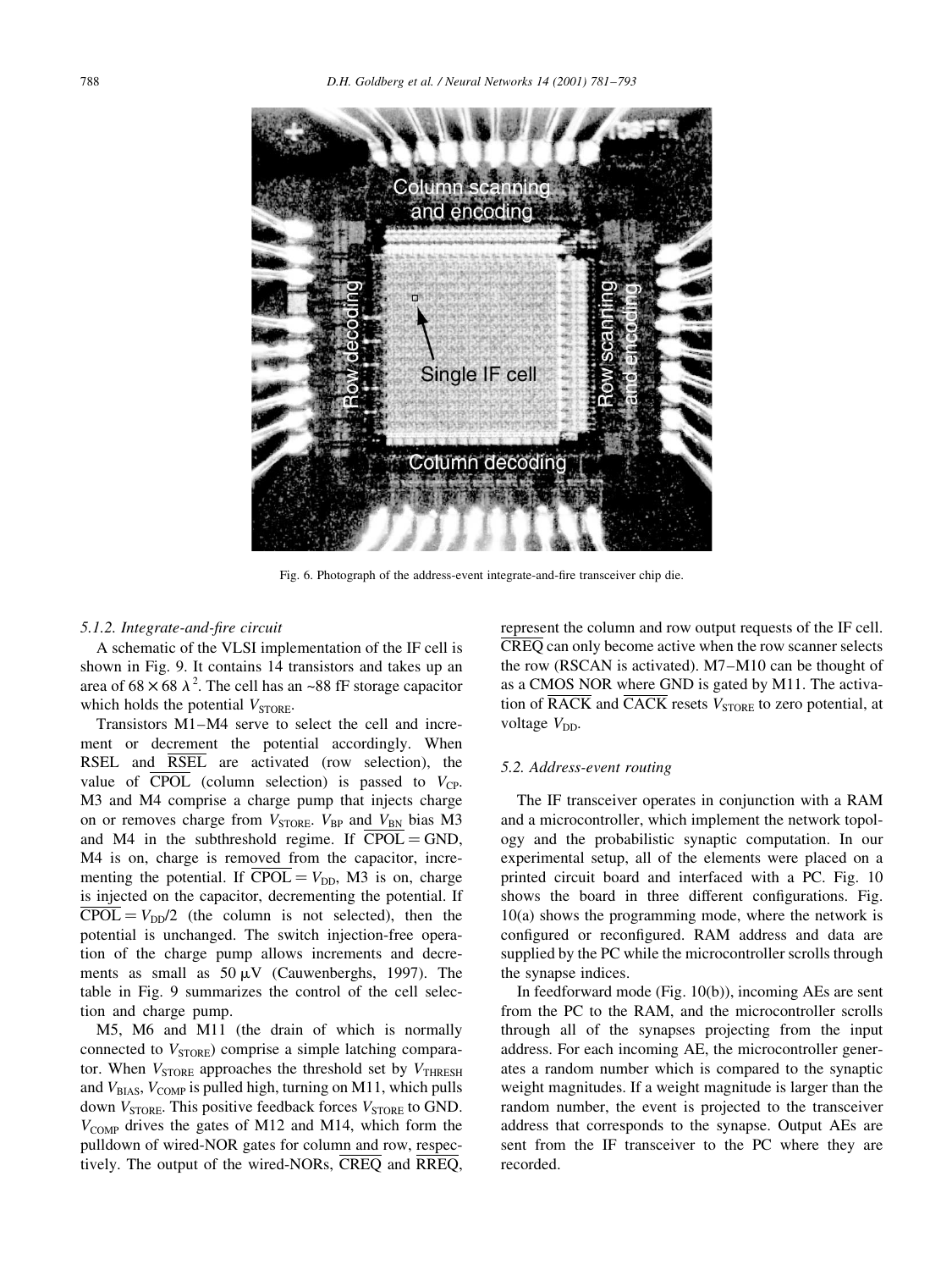

Fig. 7. Example waveforms in the VLSI integrate-and-fire cell illustrating an integrate-and-fire cycle. The waveforms were obtained from a Spectre® simulation of the VLSI integrate-and-fire cell. The input to the cell was a repeating sequence of three excitatory AEs followed by an inhibitory AE, shown in terms of the current  $I_{\text{STORE}}$  flowing onto the storage capacitor. See text for further details.



Fig. 8. Schematic diagram of a  $4 \times 4$  cell version of the address-event integrate-and-fire transceiver. See text for details.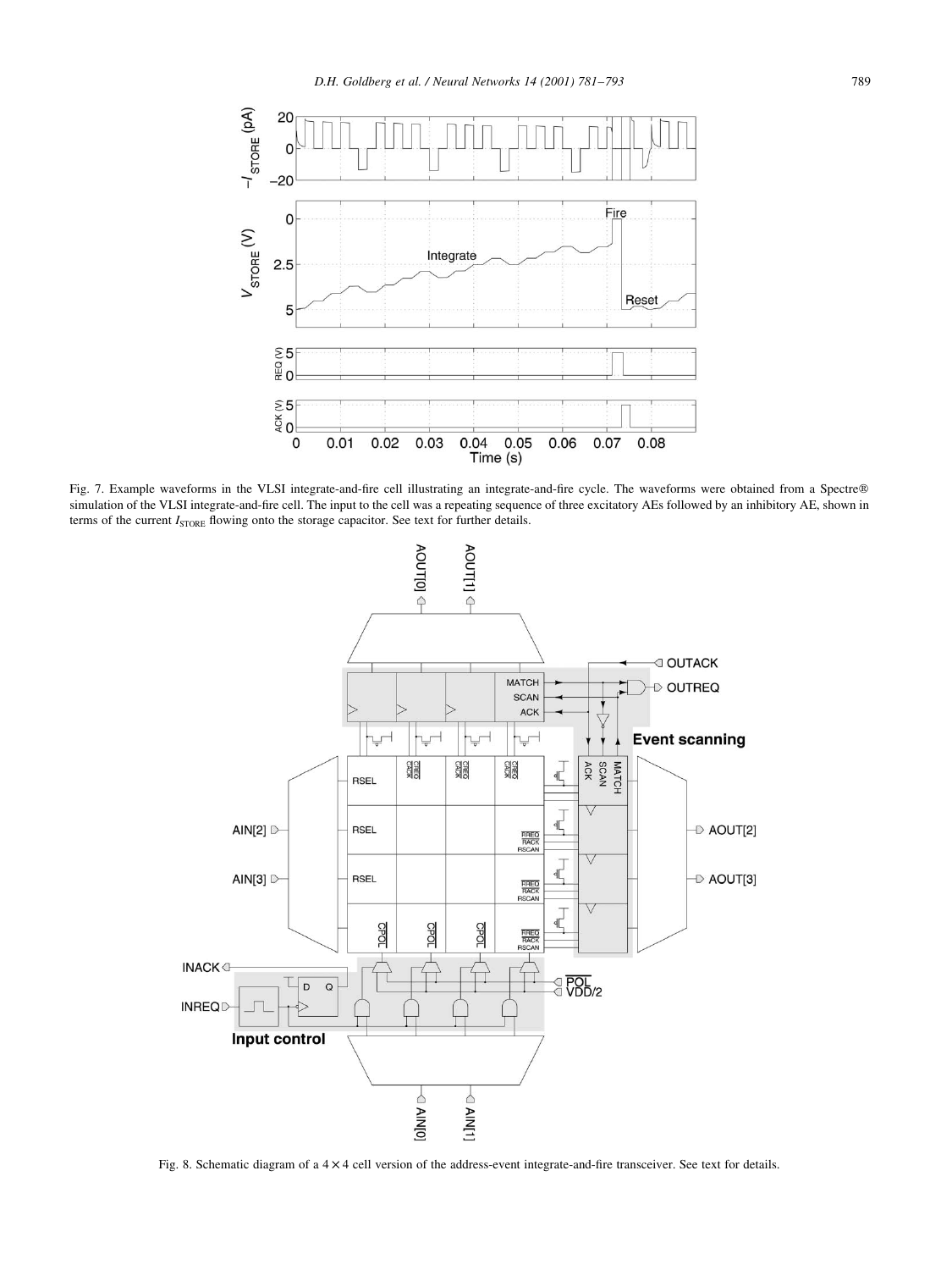

Fig. 9. VLSI integrate-and-fire cell. The cell selection block takes input from the periphery and converts it to input for the charge pump (see table in inset). The charge pump removes charge from or deposits charge on the storage capacitor. The comparator detects whether the potential exceeds the threshold. Once it does, the comparator latches and the column and row request signals are activated. After the event is communicated off the chip, the column and row acknowledge signals reset the potential on the storage capacitor.

The system can also operate in a recurrent mode (Fig.  $10(c)$ , where output AEs are routed from the transceiver to the RAM. The RAM then projects events back to the transceiver, as before. The feedforward and recurrent modes can be combined to create networks that have both hidden units and output units.

# **6. Experimental results**

As a proof of concept, we examined an image filtering problem (Fig. 11). We used an image from a Matlab® demo as our test image (Fig.  $11(a)$ ), and a one-dimensional Laplacian that enhances vertical edges as our filter ( $[1 -2 1]$ ). First, we performed simply a convolution followed by a rectification (Fig.  $11(b)$ ). Then, we performed the filtering in the address-domain with our VLSI system (Fig.  $11(c)$ ). The number of times an event was sent from a pixel in the input image was proportional to the pixel's intensity. A total of  $\sim$ 1,160,000 events were sent, corresponding to 2550 for the brightest input pixel.  $V_{\text{THRESH}}$  and  $V_{\text{BIAS}}$  were set to 2.5 and 0.8 V, giving a firing threshold of 1.24 V (zero potential at 5 V). The excitatory bias  $(V_{\rm BN})$  was set such that 40 spikes were required to reach threshold. The inhibitory bias  $(V_{\text{RP}})$ was tuned until the experimental results matched those of the rectified convolution. At that point, inhibitory events were seven times as strong as excitatory events. We also ran a detailed Matlab simulation of the system that incorporated the probabilistic transmission of events and the rectifying properties of the IF cells (Fig.  $11(d)$ ). The threshold and excitation/inhibition ratio were set to match the experimental system.

If we consider the concepts presented in Section 3.2.1, we can see why such strong inhibition was required to match the rectified convolution results. At a threshold level of 40 events, the positive bias in the response due to rectification is significant. Therefore, we adjusted the inhibitory strength to counteract the positive bias. As shown in Fig. 3, increasing the threshold also mitigates this effect, but this requires more time in order to get a satisfactory number of spikes.

Both the experimental results (Fig.  $11(c)$ ) and the simulation results (Fig.  $11(d)$ ) display some noise as compared with the rectified convolution (Fig.  $11(b)$ ). This is primarily due to the quantization of the output intensity to  $\sim$ 20 levels. There is some minor additional noise in the experimental results mainly due to transistor mismatch in the charge pump cells.

The experiment ran in less than 5 min, while the simulation ran for more than 2 h. The speed of the experimental system was limited by the response of the I/O card in the PC and the 5 MHz clock speed of the microcontroller. The I/O interface is mainly for purposes of characterization and acquisition; in actual applications interfacing with silicon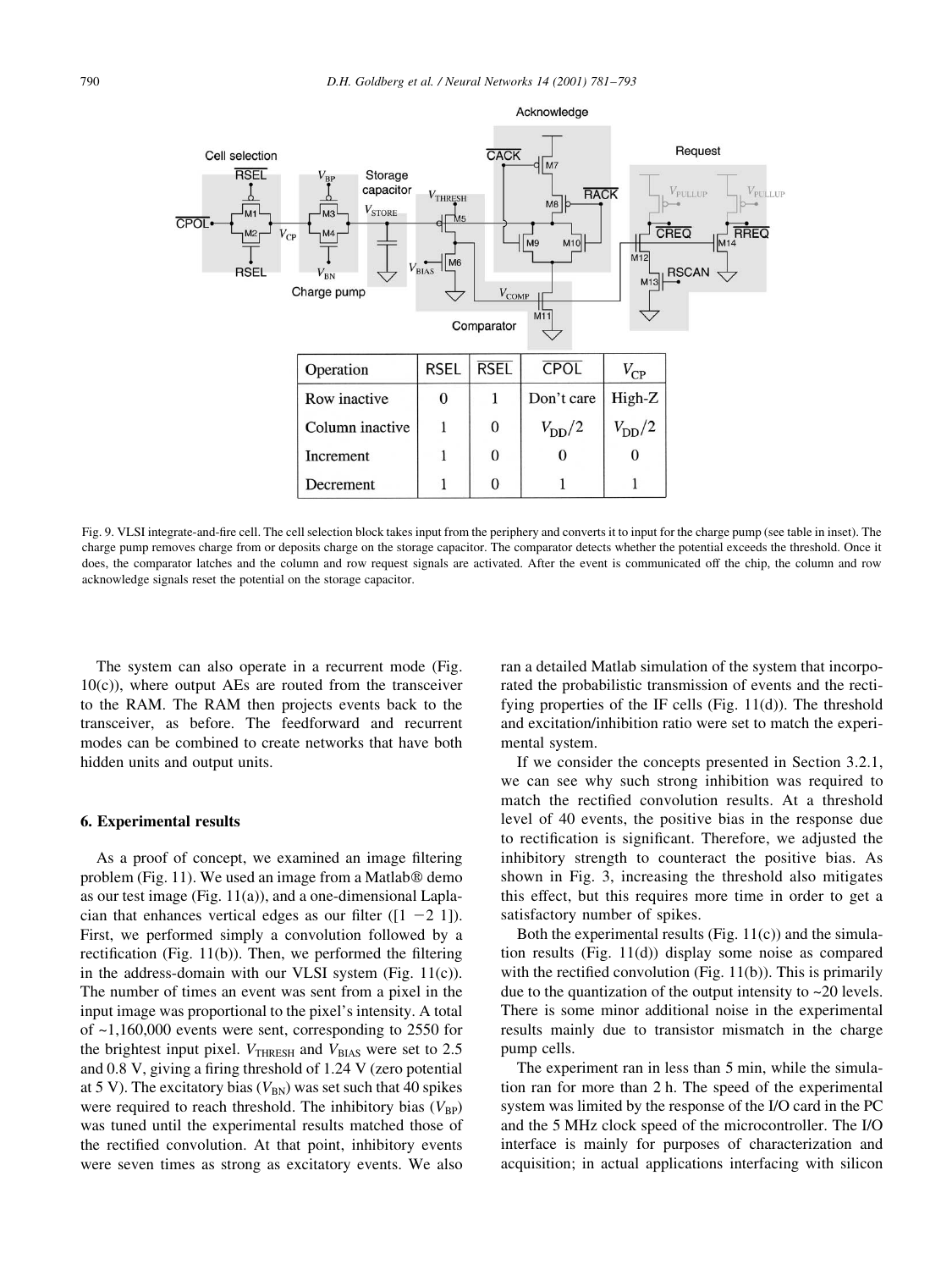

Fig. 10. Block diagrams of the prototype system. Handshaking signals between the PC and the microcontroller and the IF transceiver are omitted for clarity. (a) In programming mode, the system is configured or reconfigured by writing the contents of the look-up table from the PC to the RAM. The microcontroller scrolls through the synapse indices. (b) In feedforward mode, the PC sends and receives events. (c) In recurrent mode, the output of the IF transceiver is connected to the RAM and the PC is removed from the loop.

retinas, silicon cochleas, or other transceivers, the slow PC could be circumvented. The microcontroller could be replaced by either a field-programmable gate array (FPGA) or integrated into the transceiver for further gains in operating speed. In such a system, the transceiver chip limits the maximum available speed to about  $10^8$  events/s, and the system would be capable of running the same experiment in less than 0.1 s.

# 7. Conclusions

We have presented an architecture for performing computations in the address domain. This approach enables the implementation of massively connected networks of integrate-and-fire neurons in VLSI. We have employed probabilistic synaptic weighting and memory-based look-up tables to implement reconfigur-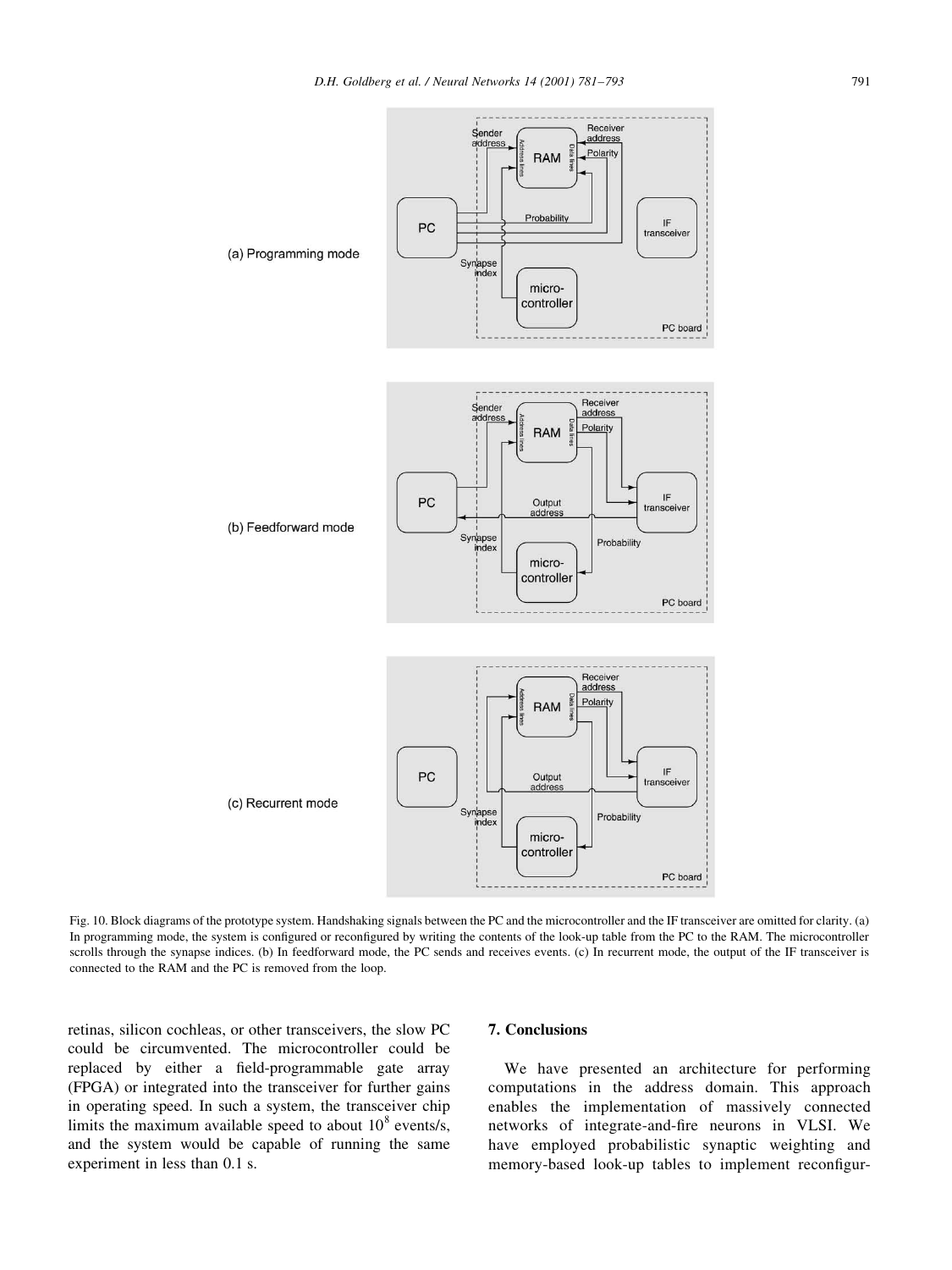

Fig. 11. Filtering in the address domain with a rectified Laplacian that enhances vertical edges. (a) Input image, scale = [0, 2550]. (b) Rectified convolution, arbitrary scale. (c) Experimental results from the VLSI system, scale = [0, 22]. (d) Simulation results, scale = [0, 18].

able connectivity. While the results here used one lookup table and transceiver, the architecture is scalable and is well suited to multi-chip systems. Many modules can potentially be connected in series and in parallel to implement large-scale, multi-layered neural processing systems.

Current efforts are focused on completely integrating the system, the assembly of a multi-chip BCS system, investigation of the potential for plasticity and learning in the address domain, and the utilization of coding schemes that rely on spike timing. We also hope to explore the extension of the concepts presented here to the optoelectronic domain (Apsel, Kalayjain, Andreou, Simonis, Chang, Datta et al.,  $2000$ ).

# Acknowledgements

This work was supported by DARPA/ONR MURI N00014-95-1-409 and a DARPA/ONR contract N0001400-C-0315. The authors thank Pamela Abshire, Marc H. Cohen, and the attendees of the 2000 Telluride Workshop on Neuromorphic Engineering for helpful discussions, and George Coles for assistance with the photomicrograph. Integrated circuit fabrication was provided by MOSIS.

### **References**

- Abshire, P., & Andreou, A. G. (2000). Relating information capacity to a biophysical model for blowfly photoreceptors. Neurocomputing, 32- $33.9 - 16.$
- Aiello, L. G., & Wheeler, P. (1995). The expensive-tissue hypothesis: the brain and the digestive system in human and primate evolution. Current Anthropology, 36 (2), 199-221.
- Apsel, A., & Andreou, A. (2001). An analysis of data reconstruction efficiency using stochastic encoding and an integrating receiver. IEEE Trans. Circuits and Systems II-Analog and Digital Signal Processing (submitted).
- Apsel, A., Kalayjian, Z., Andreou, A., Simonis, G., Chang, W., Datta, M., & Koley, B. (2000). Edge orientation enhancement using optoelectronic VLSI and asynchronous pulse coding. In 2000 IEEE International